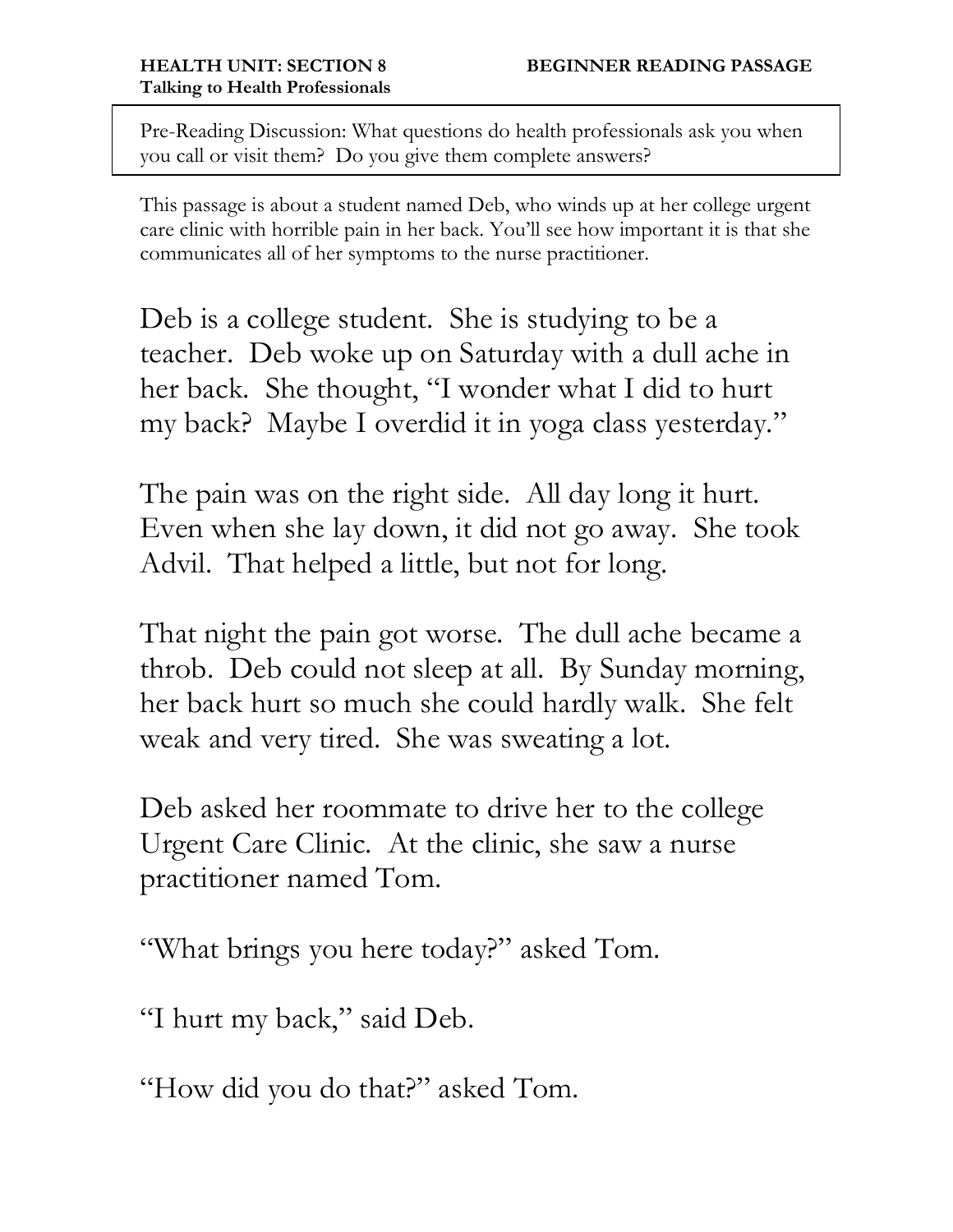"I'm not sure. Maybe it was in yoga class on Thursday."

"When did the pain start?" asked Tom.

"Yesterday morning. I had it when I woke up," said Deb.

Tom said, "Show me where it hurts."

Deb cupped her hand on her lower right back. "Here, and it comes up and around to my side, too."

"Tell me more about the pain," said Tom.

"Well, it started out just a dull ache yesterday. But last night it started to throb. It never goes away, even when I lie down. It's so bad I couldn't sleep at all last night."

"Did you take anything for it?" asked Tom.

"Yes, some Advil. But it hardly helped at all."

"Have you had this before?" asked Tom.

"No," said Deb, "never like this."

"Do you have any other symptoms?" asked Tom.

"Well, today I feel weak. I can hardly walk."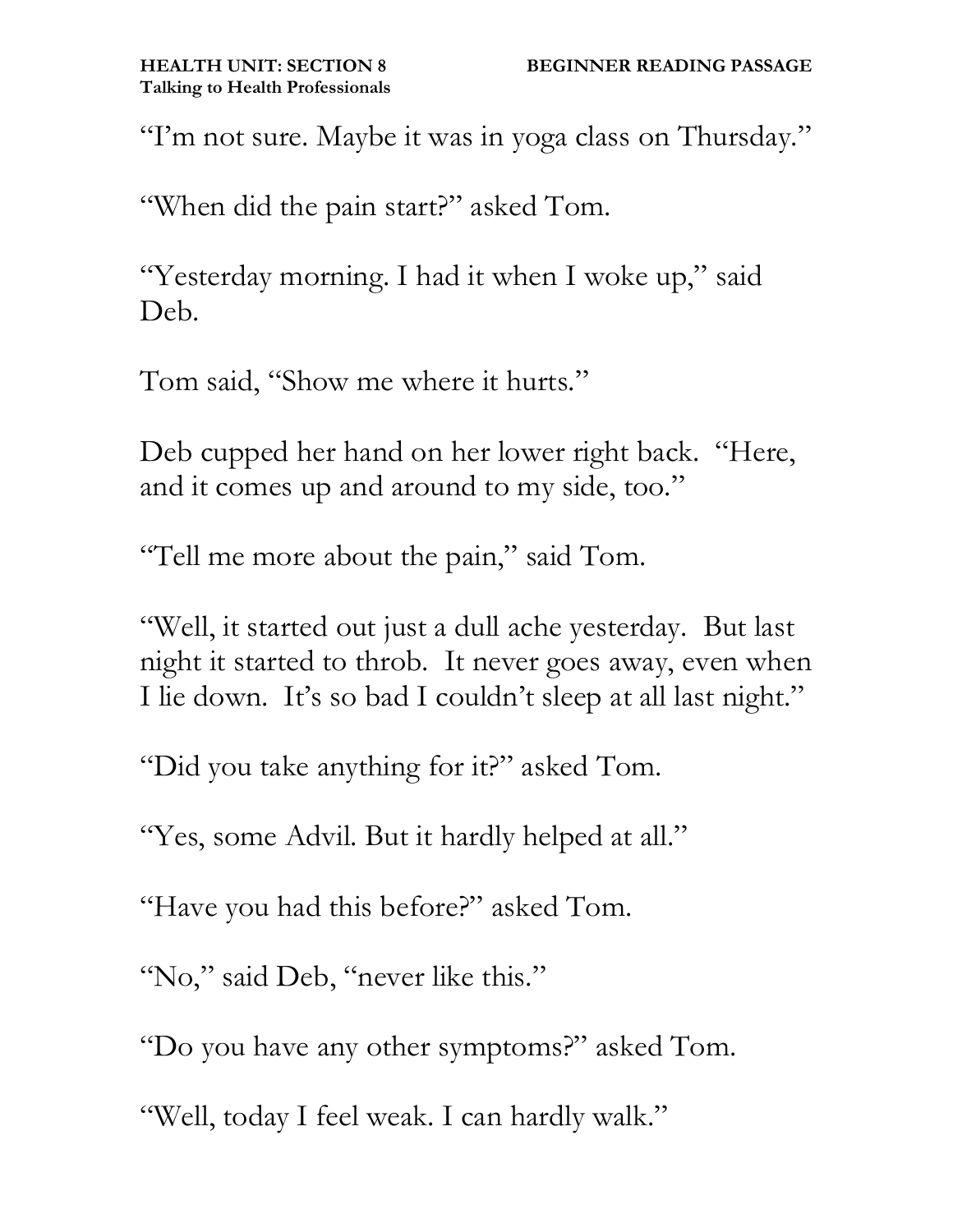"How about a fever?" asked Tom.

"I don't know," said Deb. "I was sweating a lot last night." Tom took her temperature. Deb did have a fever.

Tom asked, "Do you have any pain when you go to the bathroom? And have you noticed any change in your urine?"

Deb felt embarrassed. For the past few days she had felt a little burning when she went to the bathroom. Her urine looked cloudy. It had a bad smell. She told Tom all of this.

Then Tom examined Deb. He pressed his fingers gently in different places on her back and tummy. One spot was very, very sore when he touched it.

"O.K. Deb. I need you to give a urine sample now," said Tom.

"You mean I have to pee in a jar?" asked Deb. "How come?"

"Good question. You see, I don't think you hurt your back in yoga, Deb. It's a good thing you told me about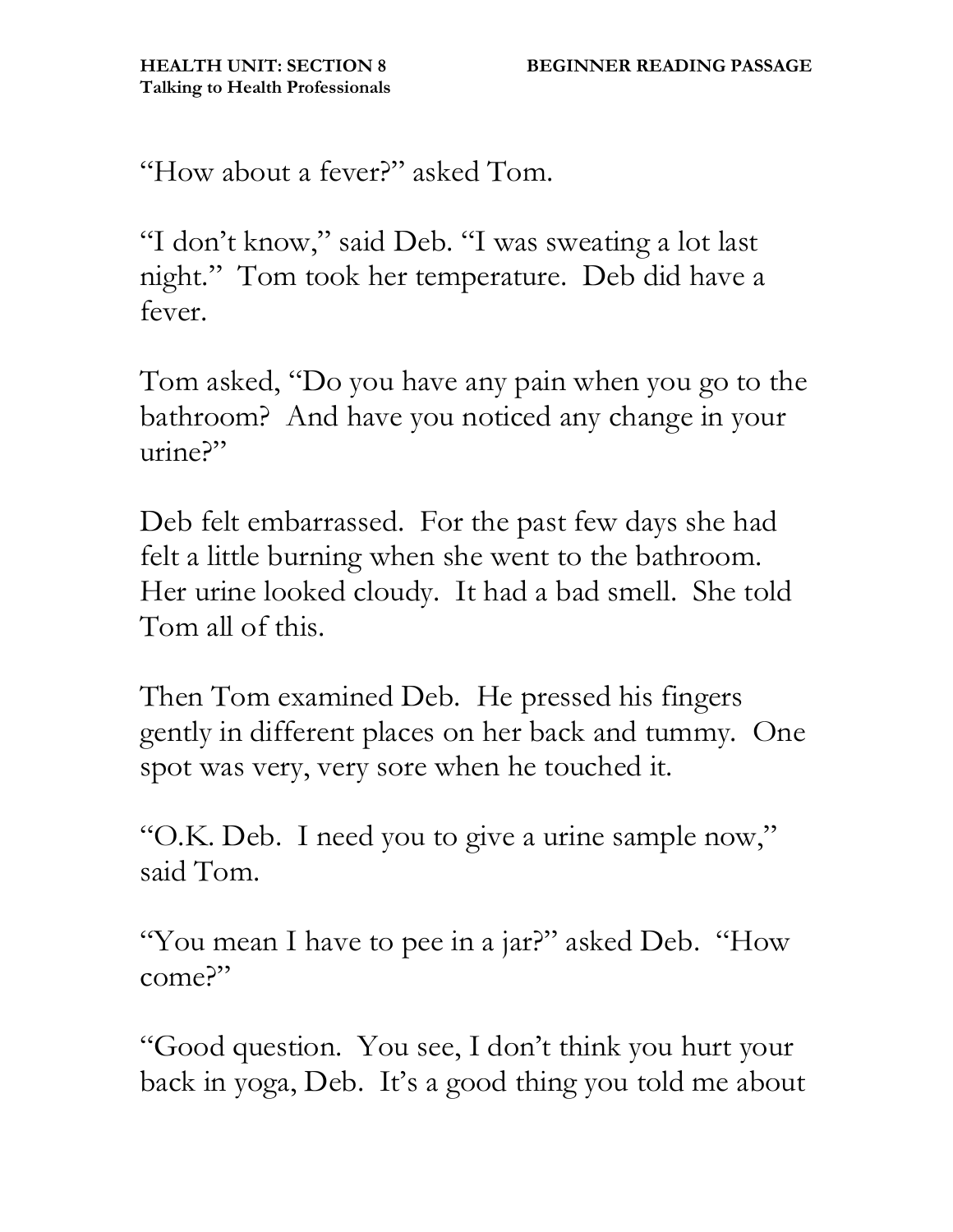ALL of your symptoms. I think you might have a kidney infection."

"A kidney infection?" cried Deb.

"Yes. And it can be a serious thing if not treated right away," said Tom.

The urine test confirmed it. Deb did have a kidney infection.

"It's a good thing you didn't wait any longer to come in," said Tom. "We'll start you on antibiotics right away."